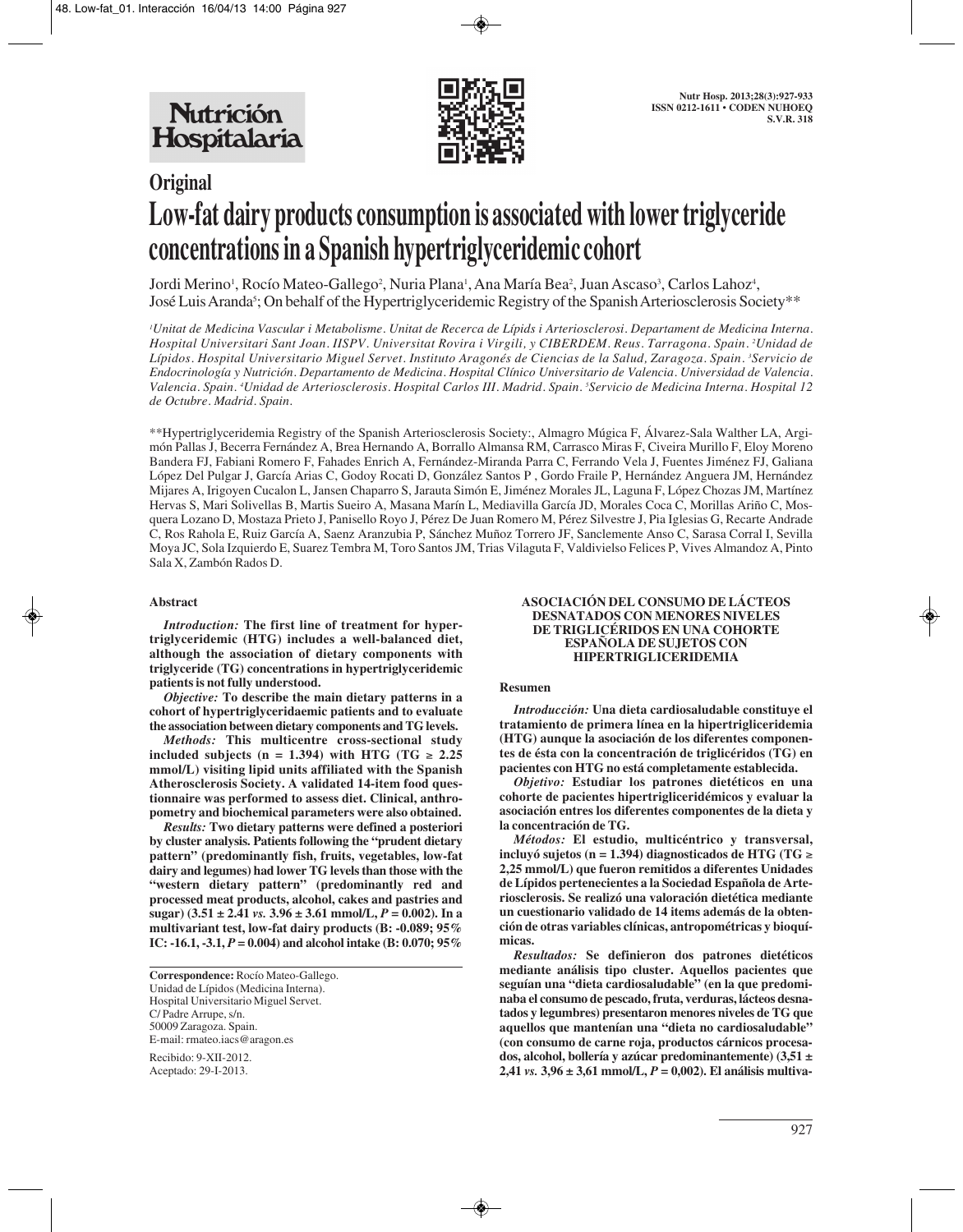IC: 1.1, 13.1,  $P = 0.022$  were significantly associated with **TG concentrations independently of potential confounders.** 

*Conclusions:* **Mediterranean dietary pattern including low-fat dairy products and abstaining from alcohol intake is highly associated with lower TG concentration in hypertriglyceridaemic patients even under lipidlowering treatment. The reinforcement in nutritional counselling mainly in these food groups should be done and further specifically studies about the direct association of these and other dietary groups should be carried out to the development of more effective nutritional recommendations.** 

(*Nutr Hosp.* 2013;28:927-933)

#### **DOI:10.3305/nh.2013.28.3.6363**

Key words: *Low-fat dairy products. Triglycerides. Hypertriglyceridemic. Dietary patterns. Alcohol.*

#### **Abbreviations**

BMI: Body mass index. DM2: Type 2 diabetes mellitus. GGT: Gamma-glutamyl transpeptidase. GIP: Glucose-dependent insulinotrophic polypeptide. GLP-1: Glucagon-like peptide-1. GOT: Alanine aminotransferase. GPT: Aspartate transaminase. HDLc: High density lipoprotein cholesterol.

HTG: Hypertriglyceridemic.

MS: Metabolic syndrome TG: Tryglicerides.

## **Introduction**

The association between elevated triglycerides (TG) levels and cardiovascular disease has been widely established.1-3 Hypertriglyceridemic (HTG) is a common lipid metabolism disorder with a high prevalence in the Spanish population (at least 8% in middle-aged male workers and  $31\%$  in primary care outpatients).<sup>4,5</sup> HTG is a multifactorial disease with an important interaction between genetic and environmental factors, especially with overweight, obesity, peripheral insulin resistance and metabolic syndrome (MS).<sup>6-8</sup> The first line treatment for HTG includes the promotion of a healthy lifestyle including daily physical activity, normal body weight and a well-balanced diet.<sup>9,10</sup> It is known that certain macronutrients and food groups, such as carbohydrates, fat or alcohol, increase TG concentration, however, the potential impact of the dietary patterns and the association between different dietary components in subjects with HTG is unknown.<sup>11-13</sup>

The Spanish Atherosclerosis Society created in 2007 the Spanish Hypertriglyceridemia Registry including data from affiliated lipid units throughout Spain. **riante determinó que el consumo de lácteos desnatados (B: - 0,089; 95% IC: -16,1, -3,1,** *P* **= 0,004) y el de alcohol (B: 0,070; 95% IC: 1,1, 13,1,** *P* **= 0,022) se asoció significativa, e independientemente de otros factores de confusión, con la concentración de TG.**

*Conclusiones:* **Un patrón dietético típicamente mediterráneo incluyendo lácteos desnatados y un bajo consumo de alcohol se relaciona con menores concentraciones de TG en pacientes hipertrigliceridémicos, incluso en aquellos con tratamiento hipolipemiante. Queda patente así la importancia y necesidad del refuerzo del consejo dietético en esta población además de futuros estudios que analicen directamente la asociación de éstos y otros grupos de alimentos que permitan el desarrollo y la consecución de recomendaciones nutricionales más efectivas.** 

(*Nutr Hosp.* 2013;28:927-933)

**DOI:10.3305/nh.2013.28.3.6363**

Palabras clave: *Lácteos desnatados. Triglicéridos. Hipertrigliceridemia. Patrones dietéticos. Alcohol.*

Therefore, the objective of the present study was to describe the main dietary patterns of this group of patients and to evaluate the possible association between dietary components and TG levels.

### **Methods**

#### *Study design*

A detailed description of the study has been previously published.14,15 Briefly, the study included crosssectional data from the Spanish Hypertriglyceridemia Registry of the Spanish Atherosclerosis Society where patients aged  $\geq 18$  years of both genders referred to the lipid units belonging to this Society for the screening and treatment of HTG were included. HTG was defined as plasma levels of  $TG \ge 2.25$  mmol/L in the first fasting blood sample tested in the lipid unit. HTG aetiology was defined by medical criteria and it was classified in: primary (hyperchylomicronaemia, familial combined hyperlipidaemia, familial hypertriglyceridaemia and dysbetalipoproteinaemia), and secondary (to alcohol, MS, type 2 diabetes (DM2) or other causes). The study was approved by the Ethics Committee of the Carlos III Hospital (Madrid, Spain) and by the other participant hospitals in the study.

#### *Lifestyle parameters*

Patients were asked about tobacco consumption, physical activity and a dietary assessment was performed. Physical activity evaluation included work activity and leisure-time activity questions with a score from 0 to 4, being 0 the most sedentary level. The short food questionnaire was developed by the Spanish Hypertriglyceridemia Registry and included 14 questions (yes/no) about the frequency of the main foods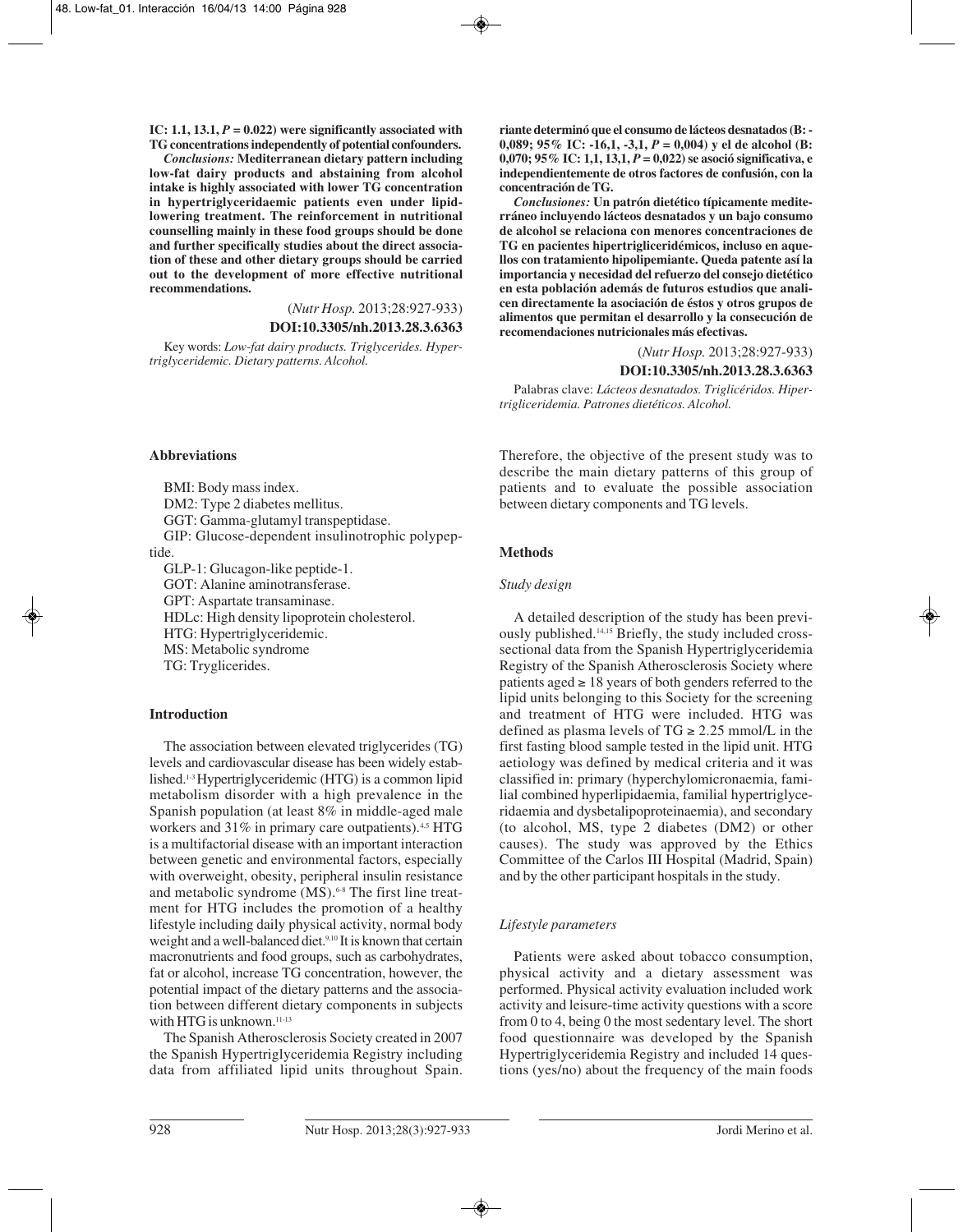consumption based on Mediterranean dietary pattern. The food questionnaire was validated in 63 consecutive patients attending to the lipids units of Reus and Zaragoza comparing to the validated 134-items food frequency questionnaire used in PREDIMED trial and a high concordance was observed between both methods.16 All items showed a kappa index upper than 0.75 with a mean concordance index of 0.722. The strongest concordance was observed in added sugar variable with a kappa of 0.876. Daily intake of low-fat dairy showed a concordance of 0.747 between data included in both registers. Alcohol intake was separately registered including the total intake and the kind of beverage consumed during a week.

## *Clinical and laboratory determinations*

Demographic, medical treatment and personal and family background data (coronary disease, cerebrovascular disease, peripheral artery disease, hypertension, diabetes and smoking habits) were registered. Clinical and anthropometric data involved weight, height, calculated body mass index (BMI), waist circumference and blood pressure. The presence of metabolic syndrome was registered, according to The National Cholesterol Education Program (Adult Treatment Panel III) criteria.<sup>9,17</sup> Laboratory analyses were locally performed in the lipid units in accordance with standardized methods. Analyses of total cholesterol, TG, high density lipoprotein cholesterol (HDLc), glycaemia, alanine aminotransferase (GOT), aspartate transaminase (GPT), gamma-glutamyl transpeptidase (GGT) were performed using enzymatic and turbidimetric assays. When plasma TG concentration was > 4.52 mmol/L, LDLc was calculated by using the Friedewald formula.

## *Statistical analysis*

Normality distribution of variables was assessed with the Kolmogorov-Smirnov test. Differences in anthropometrical or biochemical data were analyzed using the Kruskall-Wallis test or chi-squared test when indicated. To identify major baseline dietary patterns and to segregate subjects based on the similar diets we used a two-step cluster analysis with Schwarz Bayesian criteria. Unadjusted and adjusted lineal stepwise logistic regression models were performed to determinate predictors of TG concentrations in all of the participants including TG levels as dependent variable and the 14 items of the food questionnaire plus alcohol intake as independent ones. Adjusted factors were age, gender, BMI, presence of type 2 diabetes mellitus, HTG aetiology, lipid-lowering drugs, physical activity level and tobacco consumption. P-values were calculated as two-sided; a p-value of less than 0.05 was considered statistically significant. SPSS version 18.0

(SPSS Inc., Chicago, IL) was used for all statistical analyses.

## **Results**

## *Dietary patterns*

Participants were classified a posteriori into two major dietary patterns according to 14 items data using a cluster analysis. The cluster labelled "prudent dietary pattern" included daily intake of fruits, vegetables and low-fat dairy products, three or more servings a week of fish and two o more servings a week of legumes  $(n =$ 682). The cluster labelled "western dietary pattern" included daily intake of sugar, daily alcohol, consumption of red meat and processed meat products (more than two servings a week of each one) and cakes, pastries and other in baked goods with added sugar more than once a week,  $(n = 557)$ . Daily consumption of olive oil and salt were closely related in the two dietary patterns. Furthermore, consumption of eggs (more than 3 units a week), nuts (two or more servings a week) and crisps or other snacks more than once a week were excluded from both dietary patterns. Loading factors of food across these major food patterns are presented in table I.

## *Clinical and biochemical characteristics between dietary patterns*

Anthropometric, demographic and biochemical differences according to dietary patterns (prudent dietary pattern and western dietary pattern) are shown in table II. Those subjects following a prudent dietary pattern had significantly lower TG levels compared to those with a western dietary pattern subjects  $(3.51 \pm 2.41)$ *vs.*  $3.96 \pm 3.61$  mmol/L,  $P = 0.002$ ). HDLc was higher in participants with the prudent dietary pattern  $(1.04 \pm 0.36)$ *vs.*  $0.98 \pm 0.34$  mmol/L,  $P = 0.034$ ) as well as glycaemia  $(5.83 \pm 2.00 \text{ vs. } 5.50 \pm 1.55 \text{ mmol/L}, P < 0.001)$ . In the prudent dietary pattern study group, there were more patients with DM2 (28.0 *vs.* 17.8%, *P* < 0.001), primary HTG (60.7 *vs.* 52.0%, *P* = 0.003) and MS (65.2 *vs.* 63.8%,  $P = 0.019$ ) than in the western dietary pattern group. Moreover, the percentage of active smokers (44.5 *vs.* 27.5%, *P* < 0.001) and sedentary lifestyle (83.7 *vs.* 70.5%, *P* < 0.001) were higher in individuals following the western dietary pattern compared with those patients with the prudent dietary pattern. When patients with DM2 ( $n = 340$ ) were excluded from the analysis, differences in glycaemia between participants in the prudent dietary pattern compared to participants in the western dietary pattern  $(5.38 \pm 0.94 \text{ vs. } 5.33 \pm 0.94 \text{ mmol/L}, P =$ 0.385) were not observed and TG concentration remained significantly lower for individuals with the prudent dietary pattern (3.53 ± 2.31 *vs.* 3.79 ± 3.59 mmol/L,  $P = 0.041$ ).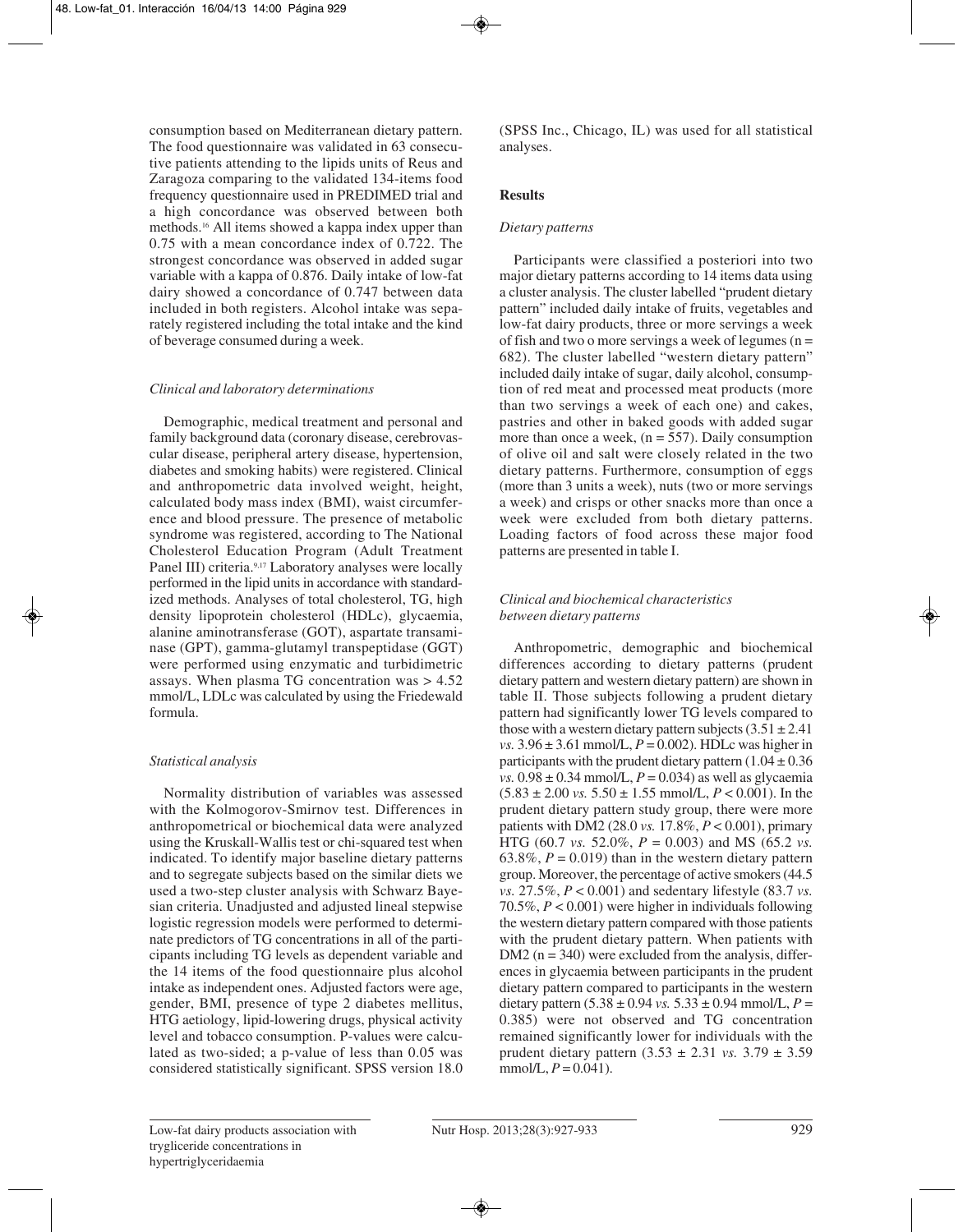| Food groups                    | Loading factor | Dietary pattern |              |  |
|--------------------------------|----------------|-----------------|--------------|--|
|                                |                | Prudent diet    | Western diet |  |
| <b>Processed meat products</b> |                | 27.1            | 75           |  |
| Fish                           | 0.92           | 75.7            | 30           |  |
| <b>Cakes &amp; pastries</b>    | 0.84           | 13              | 53.7         |  |
| <b>Fruits</b>                  | 0.82           | 88.7            | 49.6         |  |
| Crisps and other snacks        | 0.74           | 6.2             | 39.7         |  |
| Low-fat dairy products         | 0.63           | 78.2            | 41.5         |  |
| <b>Sugar</b>                   | 0.56           | 35.1            | 74.7         |  |
| <b>Vegetables</b>              | 0.56           | 70.4            | 34.8         |  |
| <b>Red meat</b>                | 0.53           | 47.2            | 80.8         |  |
| <b>Alcohol</b>                 | 0.32           | 34.2            | 60.7         |  |
| Olive oil                      | 0.23           | 97.1            | 84.4         |  |
| Salt                           | 0.16           | 55              | 72.9         |  |
| Legume                         | 0.12           | 63              | 47.4         |  |
| Eggs                           | 0.07           | 28.4            | 39.1         |  |
| <b>Nuts</b>                    | 0.01           | 18.9            | 15.8         |  |

**Table I** *Factors loading and percentage of intake according to the dietary pattern\**

\*Percentage of patients that answered "yes" or "no" on each item according to the eating register. Those foods in bold have been included in the "prudent" dietary pattern and those that appear in bold and underlined in the "western" dietary pattern. Foods in cursive not discriminated between dietary patterns.

| <b>Table II</b><br>Clinical characteristics of the patients according to their dietary pattern* |                   |                            |                            |                  |  |  |  |
|-------------------------------------------------------------------------------------------------|-------------------|----------------------------|----------------------------|------------------|--|--|--|
|                                                                                                 | $All(n = 1, 394)$ | Prudent diet ( $n = 682$ ) | Western diet ( $n = 557$ ) | P between groups |  |  |  |
| Age, years                                                                                      | $50 \pm 15$       | $53 \pm 15$                | $47 \pm 15$                | < 0.001          |  |  |  |
| Gender, % men                                                                                   | 74.1              | 64.7                       | 83.8                       | < 0.001          |  |  |  |
| Hypertension, %                                                                                 | 38.8              | 41.3                       | 36.8                       | 0.128            |  |  |  |
| DM2, %                                                                                          | 23.2              | 28                         | 17.8                       | < 0.001          |  |  |  |
| Active smokers, %                                                                               | 35.3              | 27.5                       | 44.5                       | < 0.001          |  |  |  |
| Primary HTG, %                                                                                  | 53.8              | 60.7                       | 52                         | 0.003            |  |  |  |
| Metabolic Syndrome, %                                                                           | 64.6              | 65.2                       | 63.8                       | 0.019            |  |  |  |
| Physical activity, %                                                                            | 76.9              | 70.5                       | 83.7                       | < 0.001          |  |  |  |
| Lipid-lowering treatment, %                                                                     | 36.2              | 35.6                       | 36.9                       | 0.672            |  |  |  |
| BMI, kg/m <sup>2</sup>                                                                          | $28.72 \pm 5.32$  | $28.61 \pm 5.26$           | $29.03 \pm 5.57$           | 0.127            |  |  |  |
| Waist circumference, cm                                                                         | $99 \pm 14$       | $99 \pm 14$                | $100 \pm 15$               | 0.021            |  |  |  |
| Systolic blood pressure, mm                                                                     | $132 \pm 20$      | $132 \pm 20$               | $131 \pm 20$               | 0.796            |  |  |  |
| Diastolic blood pressure                                                                        | $80 \pm 15$       | $80 \pm 14$                | $82 \pm 14$                | 0.112            |  |  |  |
| Total cholesterol, mmol/L                                                                       | $6.29 \pm 1.99$   | $6.21 \pm 2.04$            | $6.32 \pm 1.94$            | 0.292            |  |  |  |
| LDL cholesterol, mmol/L                                                                         | $3.67 \pm 1.86$   | $3.55 \pm 1.94$            | $3.70 \pm 1.63$            | 0.461            |  |  |  |
| HDL cholesterol, mmol/L                                                                         | $1.01 \pm 0.34$   | $1.04 \pm 0.36$            | $0.98 \pm 0.34$            | 0.034            |  |  |  |
| Triglycerides, mmol/L                                                                           | $3.69 \pm 3.01$   | $3.51 \pm 2.41$            | $3.96 \pm 3.61$            | 0.002            |  |  |  |
| Glucose, mmol/L                                                                                 | $5.66 \pm 1.72$   | $5.83 \pm 2.00$            | $5.50 \pm 1.55$            | 0.001            |  |  |  |
| GOT, ukat/L                                                                                     | $0.42 \pm 0.22$   | $0.40 \pm 0.18$            | $0.45 \pm 0.23$            | < 0.001          |  |  |  |
| GPT, ukat/L                                                                                     | $0.51 \pm 0.41$   | $0.48 \pm 0.38$            | $0.55 \pm 0.43$            | < 0.001          |  |  |  |
| GGT, ukat/L                                                                                     | $0.65 \pm 0.72$   | $0.60 \pm 0.51$            | $0.76 \pm 0.95$            | < 0.001          |  |  |  |

\*Values are given as medians ± interquartile ranges for numerical variables or percentages for categorical ones. *P* differences between participants with prudent dietary pattern and with the western dietary pattern.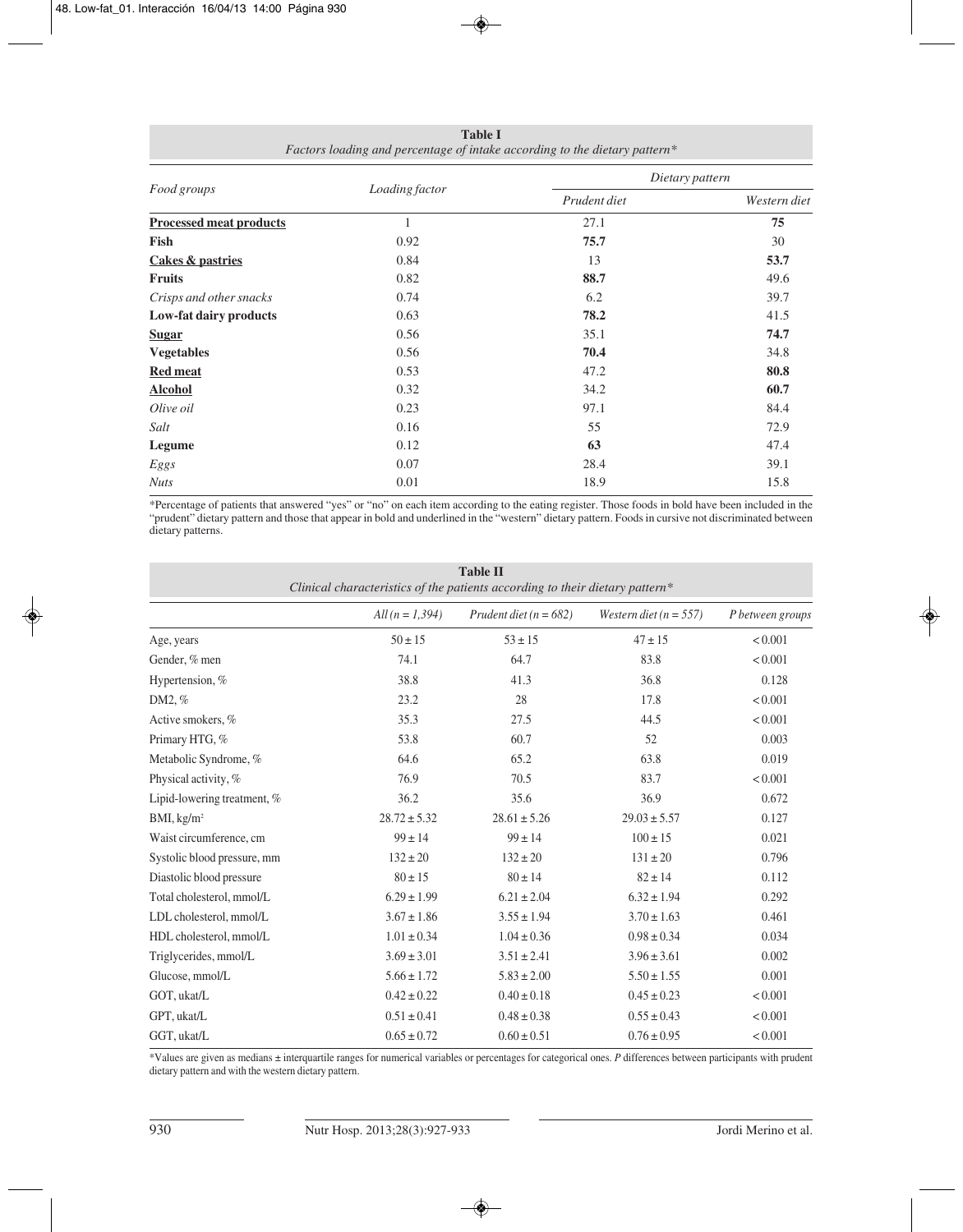

*Fig. 1.—Food determinants of TG concentrations\*.*

## *Triglyceride concentrations determinants*

The multiple linear stepwise regression model was performed to assess the relation between food patterns and TG concentration. Unadjusted analysis showed significant associations between daily consumption of low-fat dairy (B: -0.092; 95% CI: -16.61, -3.95, *P* = 0.001) and alcohol intake (B: 0.084; 95%CI: 2.98, 15.31,  $P = 0.004$ ) with TG levels. After adjusting the analysis by age, gender, BMI, DM2, lipid-lowering drugs and physical activity level, the significance remained between low-fat dairy (B: -0.089; 95%CI: - 16.1, -3.1, *P* = 0.004) and alcohol intake (B: 0.070. IC: 95% 1.1, 13.1, *P* = 0.022) (fig. 1).

Figure 2 shows the differences in TG according to each dietary pattern and the consumption of low-fat dairy products. Those patients in the western dietary pattern group with regular intake of low-fat dairy  $(n =$ 231) had lower TG concentration than individuals in the same group but without habitual consumption of low-fat dairy ( $n = 326$ ) ( $3.65 \pm 2.89$  *vs.*  $4.17 \pm 4.11$ mmol/L,  $P = 0.033$ ). The same results were observed in individuals in the prudent dietary pattern group; nonhabitual consumers of low-fat dairy  $(n = 149)$  had higher TG levels than habitual consumers of low-fat dairy (n = 533), (3.61 ± 3.57 *vs.* 3.50 ± 2.14 mmol/L, *P*  $= 0.015$ .

#### **Discussion**

This study was firstly aimed to determine the main dietary patterns in a group of hypertriglyceridemic



*Fig. 2.—TG concentration according to each dietary pattern and consumption of low-fat dairy products\*.*

patients included in a Spanish Hypertriglyceridaemic Registry. Secondly, we aimed to evaluate the association between dietary components and TG concentrations in these patients. We mainly observed that a dietary pattern characterized by: daily consumption of fruits, vegetables and low-fat dairy products, three or more servings a week of fish and two or more servings a week of legumes was associated with lower TG concentrations. This pattern also included the lack of consumption of red and processed meat products more than two servings a week, daily intake of sugar and alcohol, and more than once a week of cakes, pastries and other in baked goods with added sugar.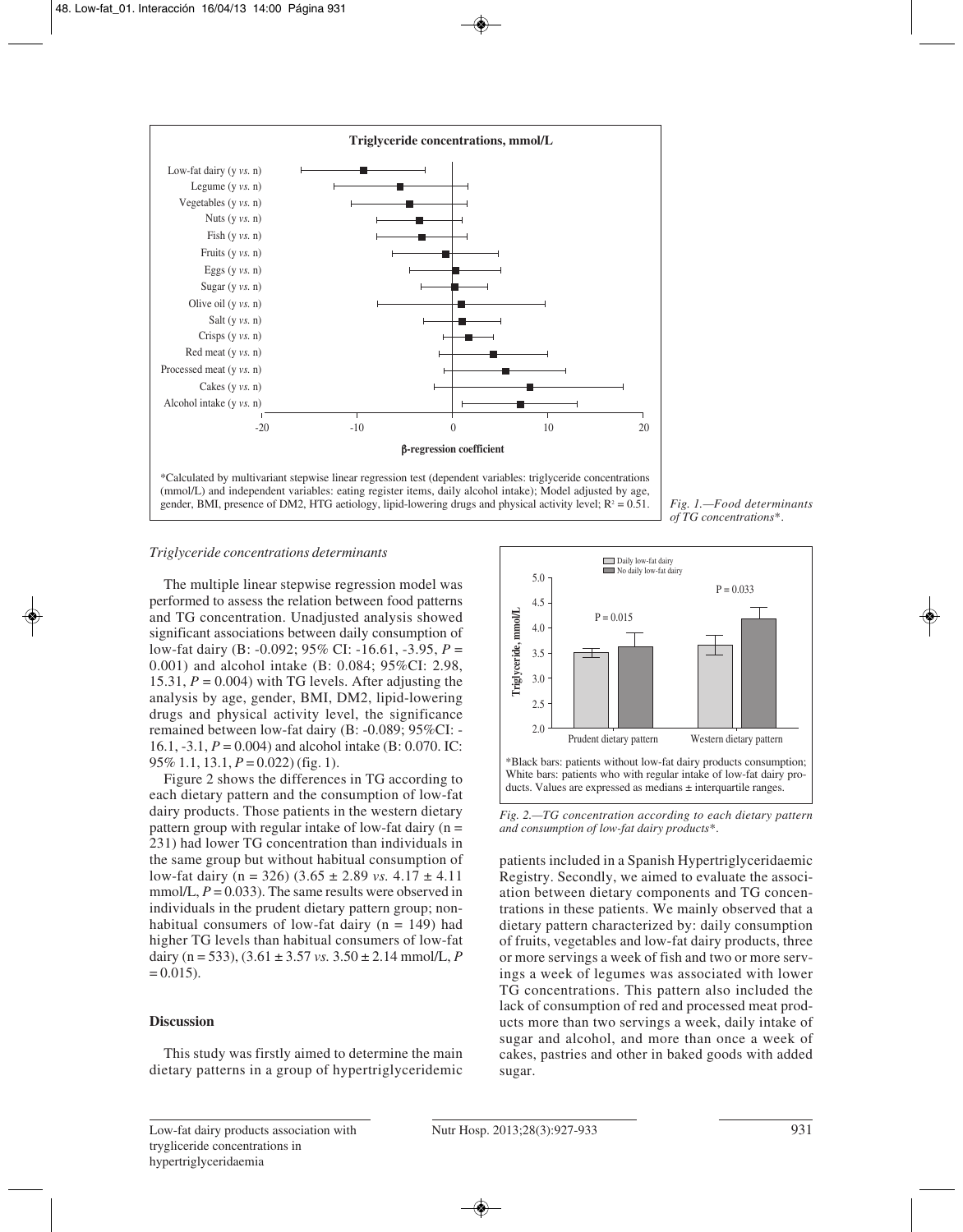Low-fat dairy products and alcohol intake were the main food groups related to lower TG levels in our study population. According with this observation, different studies have suggested a beneficial role of low-fat dairy consumption on MS and DM2, but not yet in TG concentrations.18-21 It is complex to define the physiologic effect of low-fat dairy products on TG concentrations, but several studies suggested that the insulinotropic effect of milk has been attributed to casein and other soluble whey proteins that increased the incretin hormones concentrations.22-25 It seems that the mechanism by which whey proteins induce hyperinsulinaemia involve two separate pathways: one connected to the significant increment in certain amino acids, such as branched chain amino acids; and other one connected through incretins, with glucose-dependent insulinotrophic polypeptide (GIP) being particularly stimulated.26 It was reported that saturated fatty acids decrease postprandial biodisponibility of glucagon-like peptide-1 (GLP-1) and GIP suggesting that the benefit of low-fat dairy products in insulin-mediated metabolic pathways are not attributable in whole dairy products.24,27

The effect of alcohol in TG levels has been widely proved and our data provide more evidence on the matter in a specific well characterized cohort of hypertriglyceridemic patients with a relative regression coefficient of alcohol of 7%.13,28,29 A meta-analysis including 42 studies the authors described that TG concentrations increased by 0.19 mg/dl per gram of alcohol consumed per day and 5.69 mg/dl (2.49 to 8.89) per 30 g consumed a day, representing a 5.9% increase over baseline<sup>30</sup>.

Olive oil and nuts are representative foods of the traditional Mediterranean dietary pattern, and their properties are associated with a lower risk of MS and cardiovascular disease.31-33 However, we did not observe a relationship between these foods and the prudent dietary pattern. It may be explained by the fact that the majority of participants in the study (97.1% in the prudent dietary pattern group and 84.4% in the western dietary pattern group) consumed olive oil every day and did not present a consumption of nuts two times per week (18.9% in prudent dietary pattern group and 15.8% in western dietary pattern group), thus this was not considered a discriminating factor for the different dietary patterns.

Another observation of this work is the larger number of subjects with MS, DM2 and primary HTG found in the group of the prudent dietary pattern. It might be explained by the possibility that these patients had probably received previous nutritional advice from a general practitioner before being referred to the lipids unit. Other explication of this observation is the reverse cause of cross-sectional studies, particularity in studies focused on lifestyle and cardiovascular risk factors.

One limitation of our study is its observational nature; therefore, we cannot conclude that increase in low-fat dairy intake reduces TG concentration in causal manner. We included in this study Spanish patients, therefore the extrapolation regarding the association of dietary patterns and foods with TG must be performed with caution in other study populations. Another inherent limitation is related to the potential measurement error in the dietary assessment by using a short food questionnaire which provides subjective information.

## **Conclusions**

This is the first study, to our knowledge, carried out in specific hypertriglyceridaemic patients evaluating the main food predictors of TG concentrations. We mainly observed that daily intake of low-fat dairy products are related to lower TG concentrations whereas alcohol consumption was directly associated, both in patients with primary or secondary HTG even if they were under lipid-lowering therapy. A dietary pattern including fruits and vegetables, legumes, fish and lowfat dairy seems to be a better dietary pattern associated with lower TG concentration. Interventional studies in different aethiology of hypertriglyceridemic in hypertriglyceridemic subjects with specific foods are needed to elucidate and clarify the associations found in this study.

## **Acknowledgments**

This work was supported by grants from Ferrer's Group Cardiovascular Area wich had no role in any of the following: the study design; the collection, analysis, and the interpretion of data; the writing of the manuscript; and the decision to submit the manuscript for publication. We especially offer our acknowledgement to J Fernandez-Ballart and R Ferré for the statistical assistance.

## **Conflict of interests, source of funding and authorship**

The authors of the manuscript declare no conflicts of interest. J. Merino, R. Mateo-Gallego (complete CRF and wrote the manuscript) N. Plana, A. M. Bea, J. Ascaso (design the study and enrolled the participants) C Lahoz and J. Merino (performed the statistical analysis) J. L. Ascaso (reviewed the final version). We considered that the manuscript represents valid work, have reviewed the final version of the submitted manuscript, and approve it for publication. No significant amount of data reported in this manuscript has been published elsewhere or is under consideration for publication elsewhere. There are no affiliations with or involvement in any organisation or entity with a direct financial interest in the subject matter or materials discussed in this manuscript.